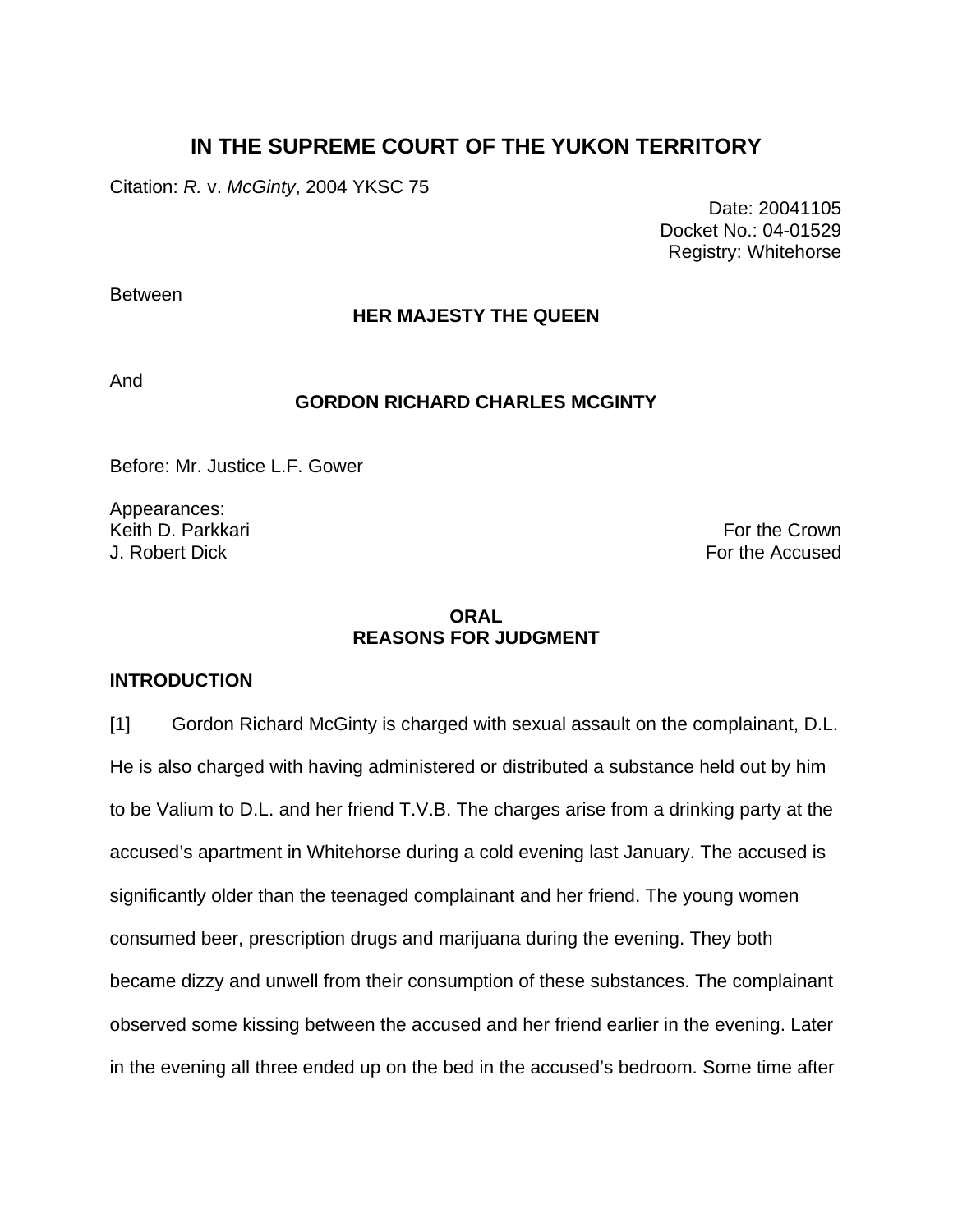that, the complainant recalled being engaged in sexual intercourse with the accused. However, by that time her friend had left the bedroom. The complainant and her friend left the apartment late the following morning and returned to the residence of T.V.B.'s aunt, where the complainant spent most of the day resting and watching television. After returning to her mother's house, D.L. was contacted by a social worker, who had apparently received a complaint from T.V.B. or her aunt. This led to an investigation and the current charges. The accused admits having sexual intercourse with the complainant.

# **ISSUE**

[2] At the outset of this trial, counsel for the accused indicated that there were two issues: consent and, in the alternative, the accused's mistaken belief in consent. However, the majority of the defence submissions were directed towards the issue of consent. Further, while Crown counsel concedes that consent is at issue, he says there is no basis in the evidence to support a defence of honest but mistaken belief in consent by the accused. In essence, Crown counsel says there is no "air of reality" to the accused's alternative defence, because there is little or no evidence of facts which the accused was aware of, from which he could have inferred that the complainant was consenting, if indeed she was not. I agree.

[3] The only real issue in this case is whether the complainant consented to having sexual intercourse with the accused. In considering the evidence, I must start from the position that the accused is presumed innocent. The evidence of his involvement with these two young women, not just on January 30, 2004, but on an earlier occasion in the fall of 2003, includes allegations of supplying alcohol and pills, and perhaps being a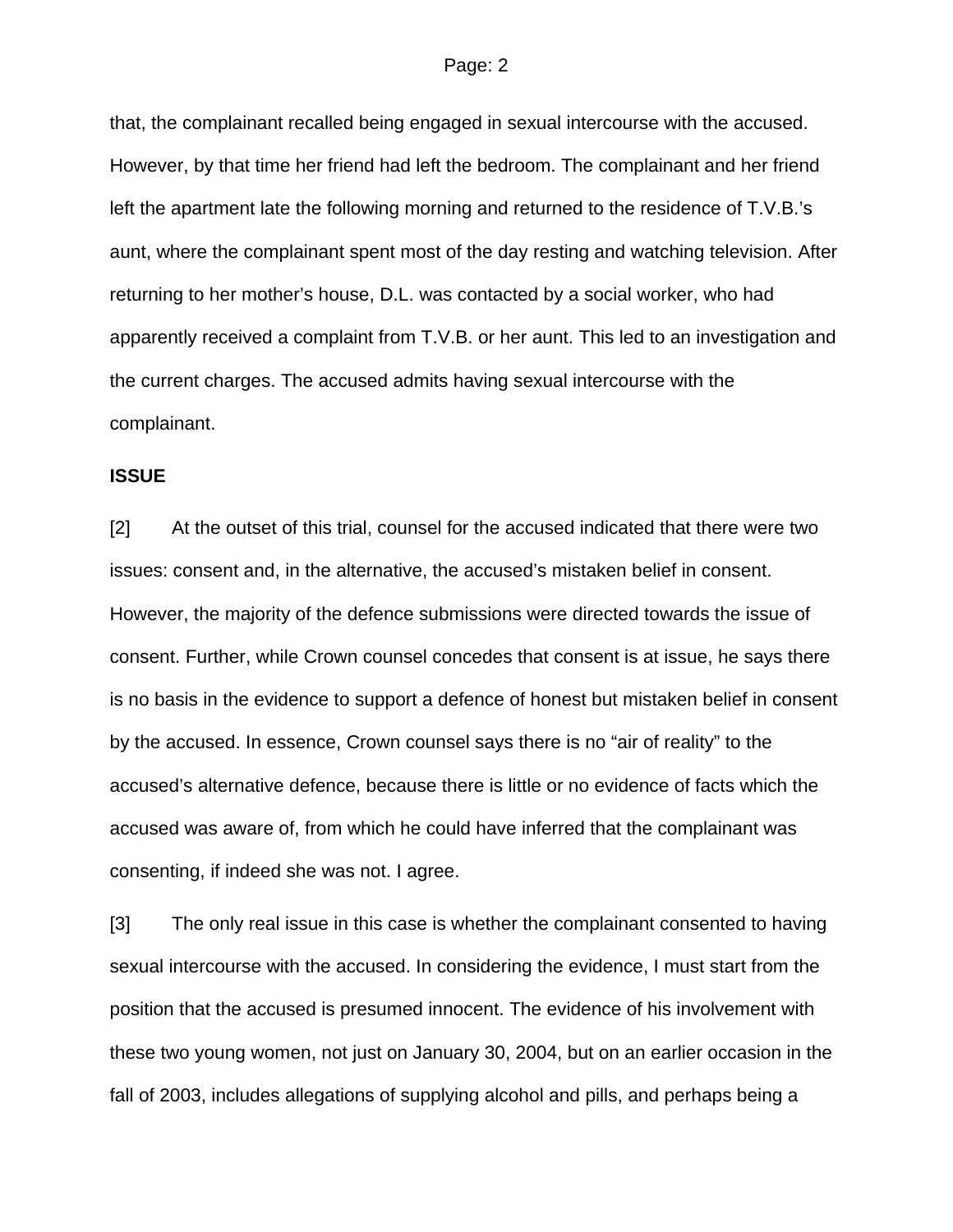party to smoking marijuana, as well as intimate contact with both. Given the accused's age of 24 and the comparatively younger ages of D.L., 14, and T.V.B., only slightly older, the circumstances may appear to some to be unseemly, improper and perhaps even immoral. However, it must be remembered that the accused is not charged with being a person of bad character. He is charged with sexually assaulting D.L. by having sexual intercourse with her.

# **THE LAW**

[4] The components of this offence are clearly set out in *R.* v. *Ewanchuk*, [1999] 1 S.C.R. 330, where Major J. for the 6-3 majority of the Supreme Court of Canada said at paragraph 23:

> A conviction for sexual assault requires proof beyond reasonable doubt of two basic elements, that the accused committed the actus reus and that he had the necessary mens rea. The actus reus of assault is unwanted sexual touching. The mens rea is the intention to touch, knowing of, or being reckless of or wilfully blind to, a lack of consent, either by words or actions, from the person being touched.

[5] Later at paragraphs 25 to 30, Major J. continued:

The actus reus of sexual assault is established by the proof of three elements: (i) touching, (ii) the sexual nature of the contact, and (iii) the absence of consent. The first two of these elements are objective. It is sufficient for the Crown to prove that the accused's actions were voluntary. The sexual nature of the assault is determined objectively; the Crown need not prove that the accused had any mens rea with respect to the sexual nature of his or her behaviour.

The absence of consent, however, is subjective and determined by reference to the complainant's subjective internal state of mind towards the touching, at the time it occurred.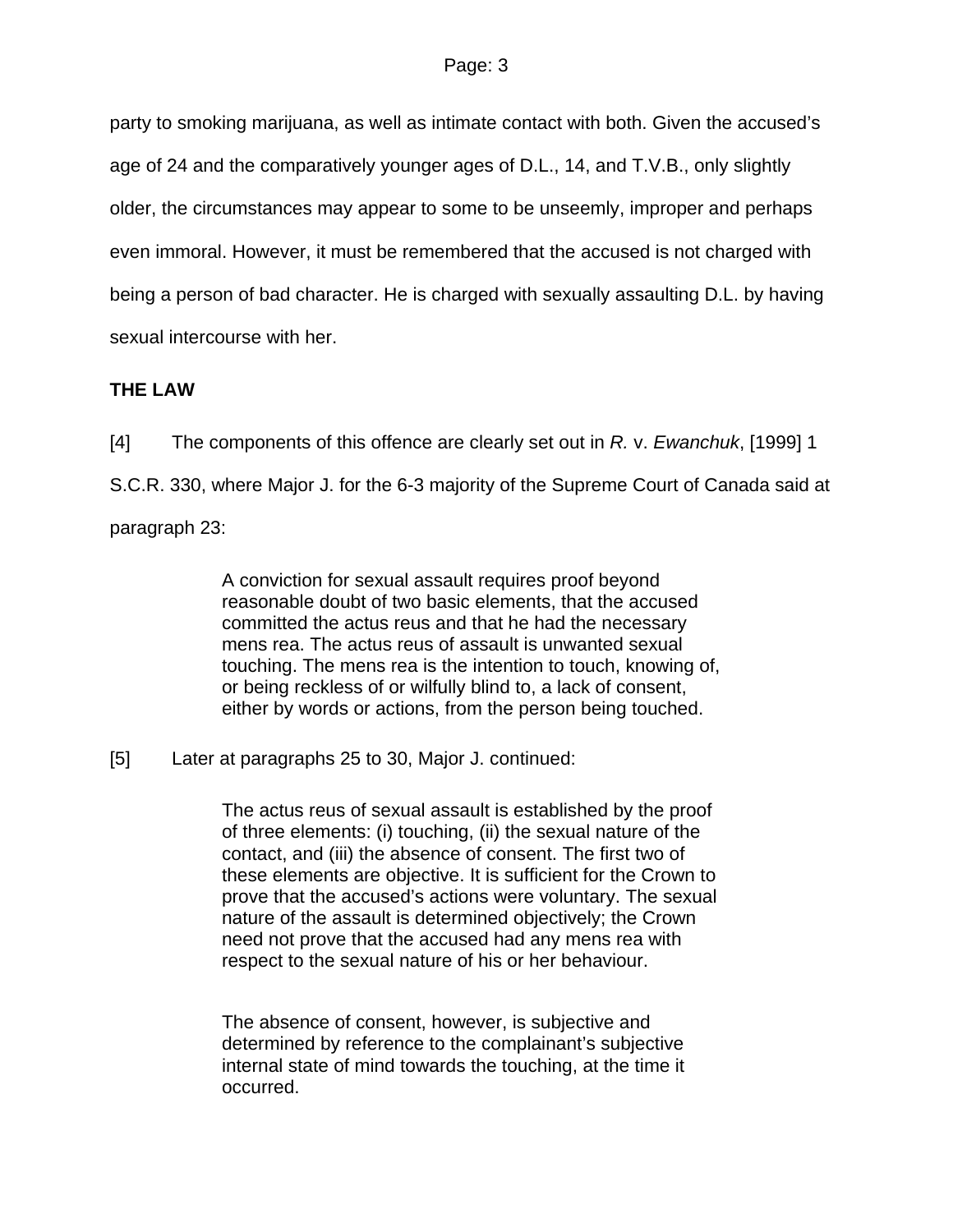… for the purposes of determining the absence of consent as an element of the actus reus, the actual state of mind of the complainant is determinative. At this point, the trier of fact is only concerned with the complainant's perspective. The approach is purely subjective.

…

While the complainant's testimony is the only source of direct evidence as to her state of mind, credibility must still be assessed by the trial judge, or jury, in light of all the evidence. It is open to the accused to claim that the complainant's words and actions, before and during the incident, raise a reasonable doubt against her assertion that she, in her mind, did not want the sexual touching to take place. ...

The complainant's statement that she did not consent is a matter of credibility to be weighed in light of all the evidence including any ambiguous conduct. The question at this stage is purely one of credibility, and whether the totality of the complainant's conduct is consistent with her claim of nonconsent. …

[6] In *R.* v. *Saint-Laurent* (1993), 90 C.C.C. (3d) 291 (Que.C.A.) Morris Fish J.A.,

said at p. 311:

… As a matter both of language and of law, consent implies a reasonably informed choice, freely exercised. No such choice has been exercised where a person engages in sexual activity as a result of fraud, force, fear, or violence. Nor is the consent requirement satisfied if, because of his or her mental state, one of the parties is incapable of understanding the sexual nature of the act, *or* of realizing that he or she may choose to decline participation. "Consent" is, thus, stripped of its defining characteristics when it is applied to the submission, non-resistance, non-objection, or even the apparent agreement, of a deceived, unconscious or compelled will. …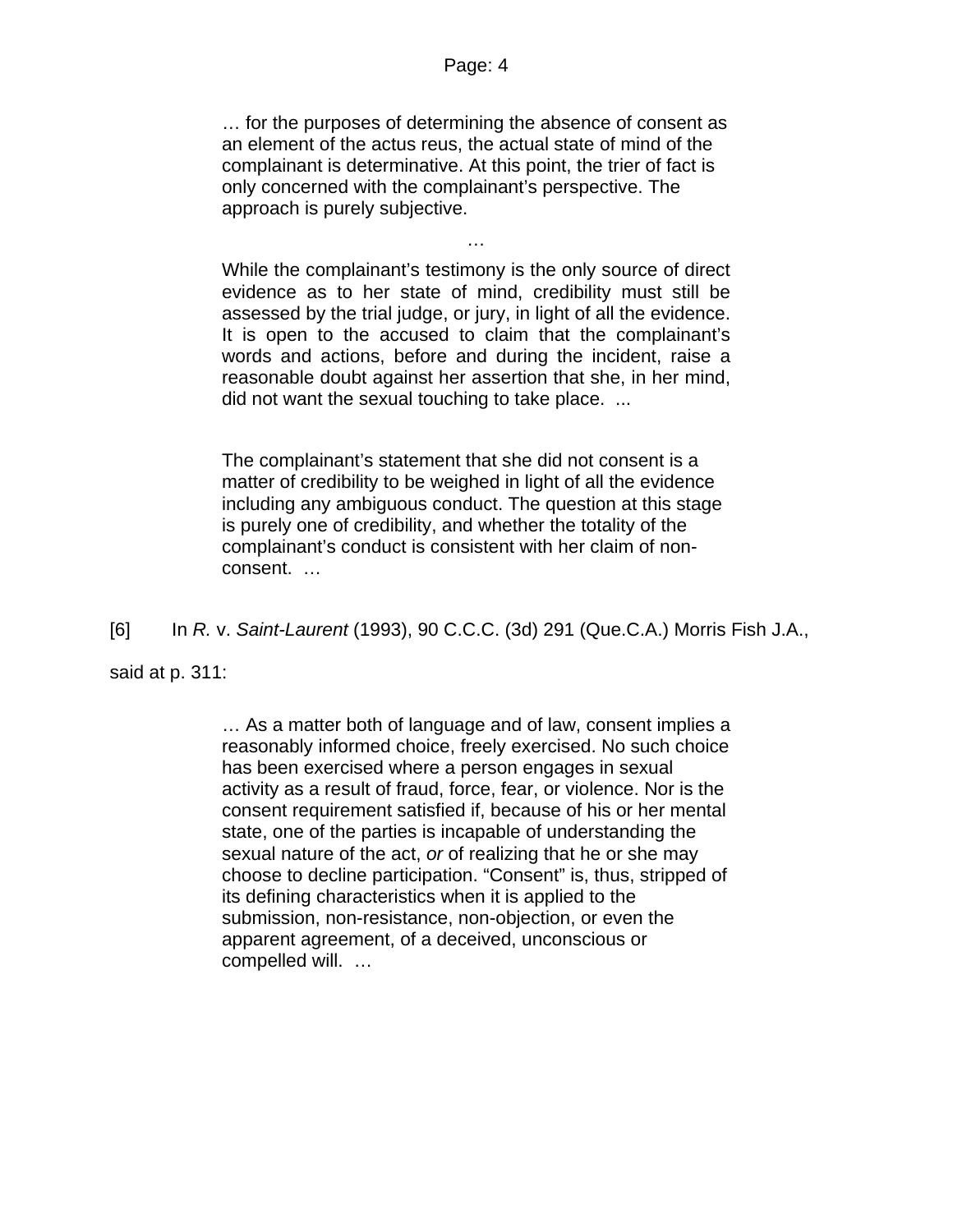# **THE EVIDENCE**

[7] What then is the evidence capable of raising a reasonable doubt whether D.L. did not consent to sexual intercourse by the accused?

# **D.L. kissing the accused**

[8] In direct examination, D.L. said that the accused kissed her at some point during the evening, but she could not remember when or where that happened. She was also asked by Crown counsel whether she kissed the accused, that is, if he was kissing her did she kiss him back? She answered "yes", but could not recall when that happened. This is significant, not necessarily because a kiss indicates consent to sexual intercourse, but rather because the evidence of both D.L. and T.V.B. indicates there was virtually no time during which the accused was alone with D.L., except during the time when she was in the bedroom on the bed having sexual intercourse with him. According to D.L.'s evidence, T.V.B. had kind of "paired off" with the accused shortly after the two young women arrived at the apartment and began drinking. T.V.B. and the accused then left the apartment for a short period to get some more alcohol. After they returned, the accused took T.V.B. into the bathroom and, while those two remained in the bathroom, D.L. went upstairs in the apartment building to the apartment of S., a friend of the accused. It was shortly after that that D.L. recalled becoming ill and dizzy from the drugs and alcohol. Her memory at that point becomes particularly problematic. Nevertheless, I was unable to discern that there was any time during which the accused was alone with D.L. and could have engaged in mutual kissing with her, except during the time that the two were in the bedroom together alone. Consistent with this finding is T.V.B.'s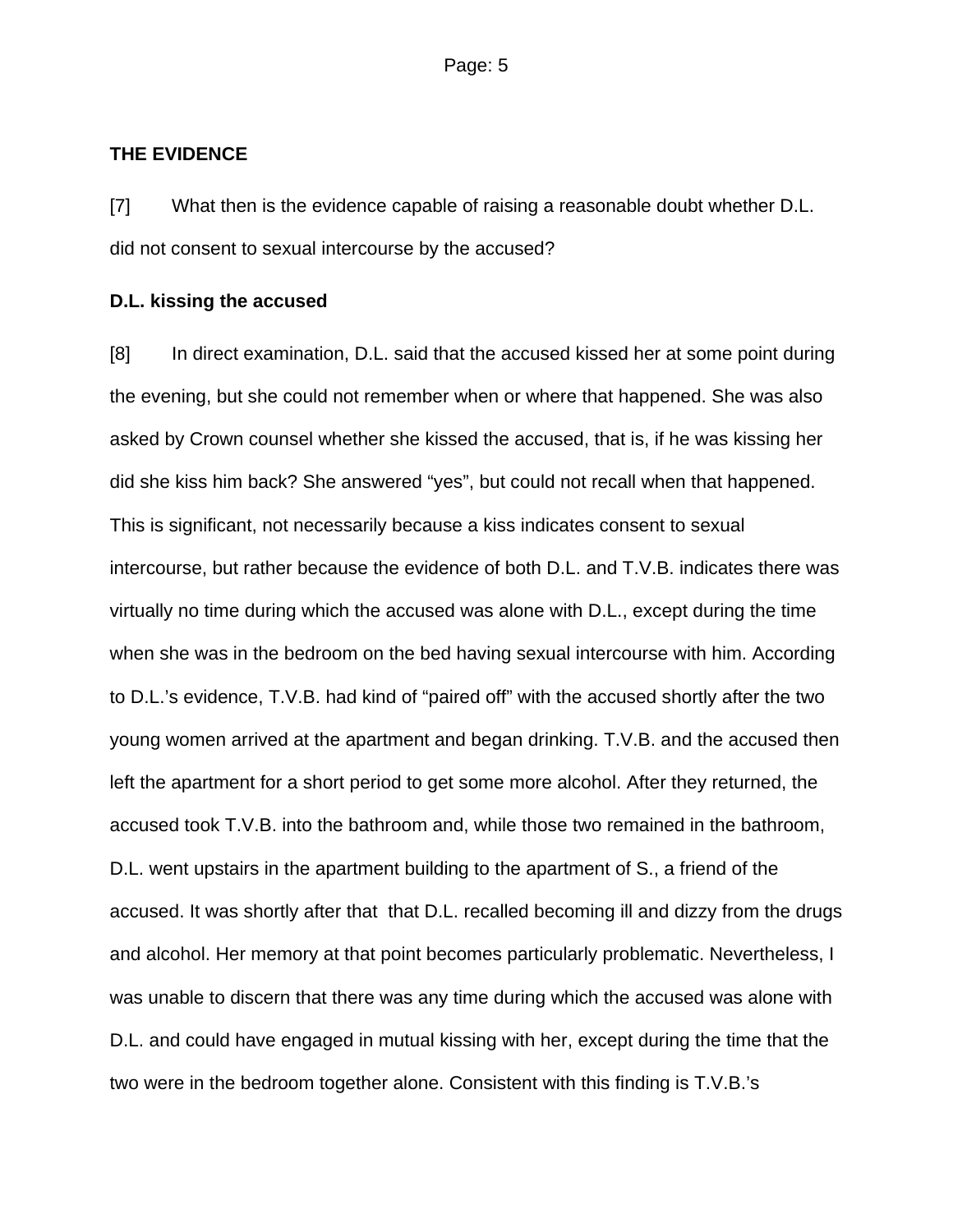evidence, which I accept, that *she* did not witness any kissing between D.L. and the accused.

### **D.L.'s comment about the "threesome**"

[9] T.V.B. testified that D.L. said at some point during the evening "let's have a threesome". I have no reason to reject T.V.B.'s evidence on this point and I find that D.L. did make this comment. Clearly, the comment has a sexual connotation and an inference can be made, though not an inescapable one, that the comment was made by D.L. in the presence of both T.V.B., who heard it, and the accused, as the likely third party. However, D.L. said in direct examination that she never said *anything* to the accused about wanting to have sex because she was too scared to. She later confirmed that she did not at any time that evening discuss having sex with the accused. In cross examination, she denied that there was any "joking around" between her, T.V.B. and the accused about sex. Thus, I find that D.L. was inconsistent in her evidence in denying that she made any sexual comments of any kind toward the accused that evening and this undermines my ability to believe her evidence generally.

# **The condom**

[10] In cross-examination, the complainant was asked whether her certainty about the fact that the accused did not wear a condom could be as simple as the fact that she did not see him put one on. She replied "yeah". However, only seconds later when she was again asked whether that certainty was because she saw him getting ready to have sex and he did not put a condom on, she replied "no" and maintained that the reason she knew that he did not have a condom was because of the way "it felt" during sex. This inconsistency goes against her credibility.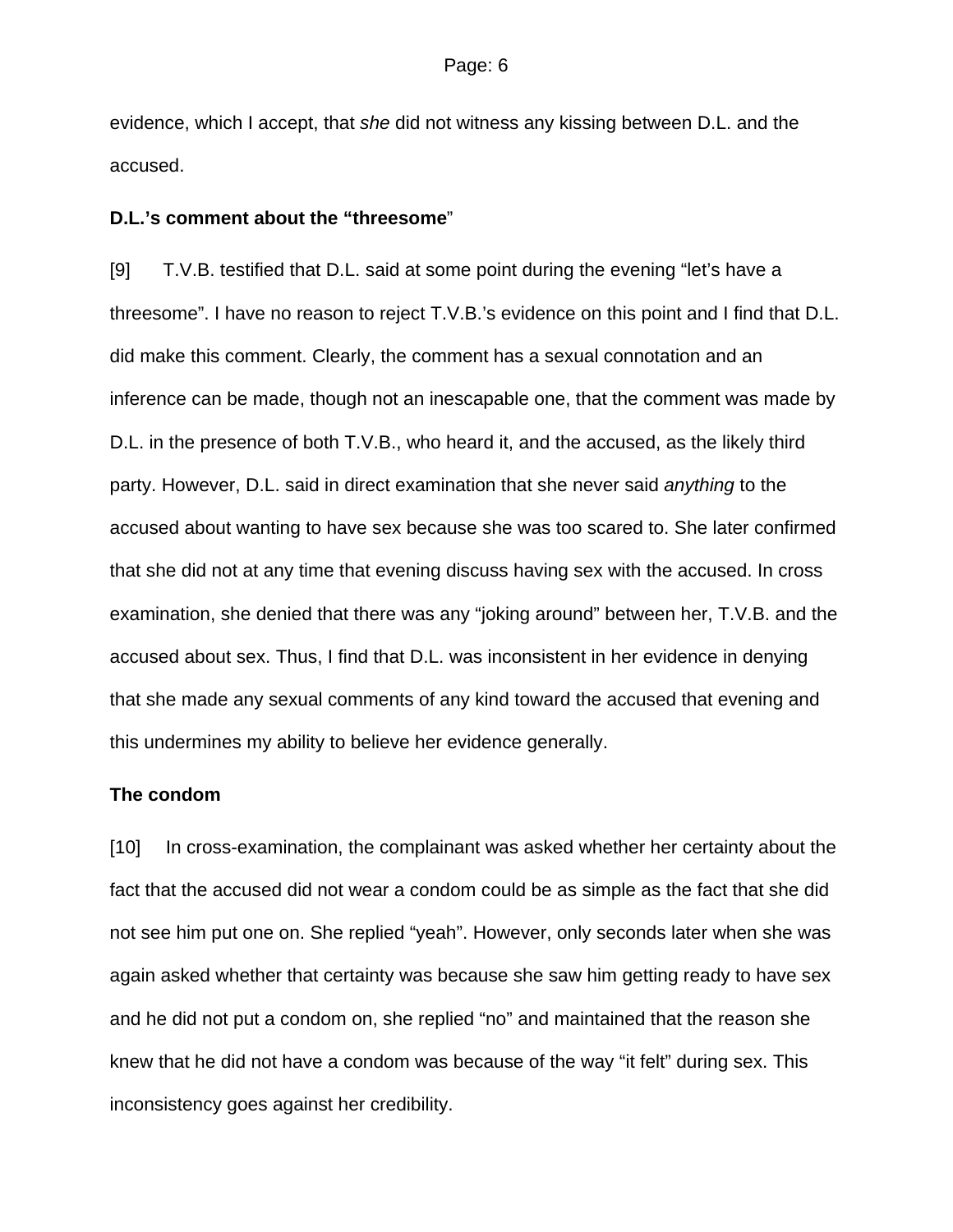#### **The extent of D.L.'s participation in the sexual intercourse**

[11] D.L. said that she was helped down the stairs from S.'s apartment to the accused's apartment by S. and the accused because she was intoxicated and could not walk properly. Initially, in her direct examination she said she did not remember very much about anything after that, including where in the apartment she ended up, whether she talked to anybody, or whether she did anything. When asked whether she recalled being in the kitchen, or the bathroom or the bedroom, she said she did not remember. She said she did not remember getting out of the bed. She said that the next thing that she could remember was waking up in the bedroom at about 11 a.m. the next morning.

[12] However, later in her direct examination, and before I granted the Crown's application for a screen to be installed between the complainant and the accused, pursuant to section 486(2.1) of the *Criminal Code*, she recalled waking up at one point in the bed against the wall with T.V.B. beside her and the accused laying on the far side of the bed beside T.V.B. She then said that she went back to sleep. The next thing that she recalled was waking up and there was only her and the accused in the bed. When asked about her clothing at that point, she said she had her clothes on, including her jeans and her top.

[13] She then sought to clarify her answer by saying that she was fully dressed when she first woke up on the bed together with T.V.B. and the accused. When asked by Crown counsel about the second time she woke up, when it was just her and the accused on the bed, she said, in reference to her testimony at the time, "my mind just went blank". She was then asked by Crown counsel about the time she woke up for the third and last time when she said she left the accused's apartment at 11 a.m. Crown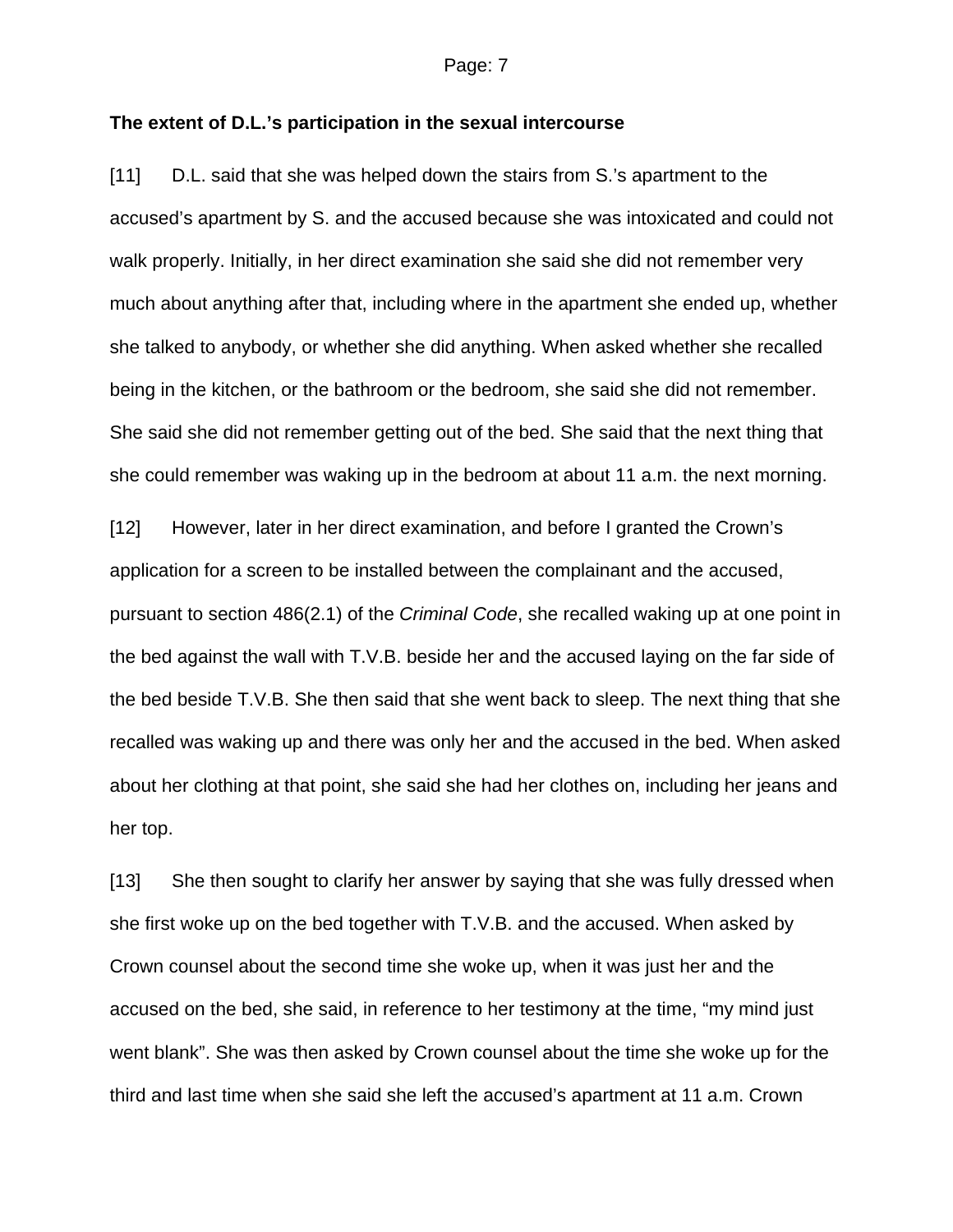counsel repeated the question, this time asking about the time when she woke up and used the words "just before you left", at 11 a.m. D.L. replied that she and the accused were in the bed and that she had no pants or underwear on. When asked by the Crown how her pants and underwear were removed, there was a long pause in answering. She said "this is the part where I get when I freeze … talking about things I am uncomfortable talking about". In other words, the complainant did *not* say she did not remember how her pants and underwear were removed, but that she was uncomfortable talking about it.

[14] After the screen was installed, D.L. was again asked by the Crown about the second time she woke up when just she and the accused were on the bed in the bedroom. She was asked if she knew how her pants and underwear ended up being off. She replied "yes". When asked how they came off, she said "I don't know, how would I explain it?"

[15] She recalled that she was on her back, the accused had his penis in her vagina, that his head was in the air above hers and that he was moving his body up and down on top of her. She did not say anything to the accused, and when the accused said to her "I'm going to come in you", D.L. did not respond. When asked what she was thinking at that point, she said "I did not know what to think". After the accused stopped moving, she said she did not remember too much about what he did then.

[16] She was later asked by the Crown whether she wanted the accused to have sex with her and she replied "no". When asked whether she said anything to the accused she replied "no". When asked why she did not say anything, she said "I was too scared to". When asked what made her scared, she said "I don't know, I was just scared to".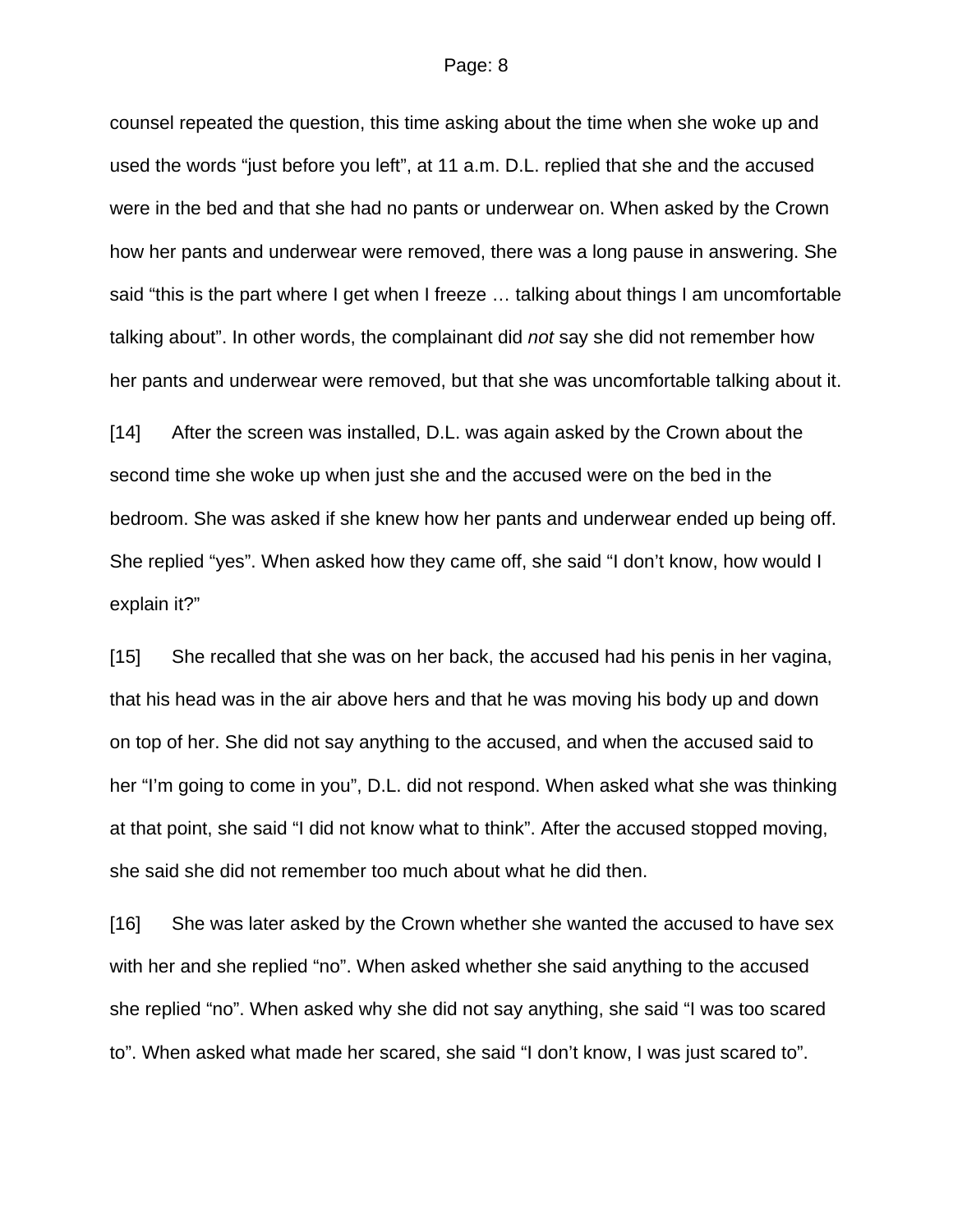[17] Finally, in direct examination, she said that she was not awake the whole time when the accused was on top of her, but she had no idea how long she was awake for. She *did* recall the fact that he had no pants on and seeing the accused's penis.

[18] In cross-examination, she again said she was not awake the whole time during sex. When asked by defence counsel whether it was likely she was asleep, woke up to find that sex was going on and then stayed awake until the sex was over, she answered negatively. When asked whether she remembered *when* the accused started having with sex with her, she replied "no". However, immediately afterwards, she acknowledged that it was possible that she could have been awake when he started having sex with her. Defence counsel then put it to her that she did not actually remember the accused taking her pants off. She replied brightly "I remember!" and then said "OK, wait, I'm confused". Defence counsel asked again who took her pants off and she again replied brightly "Gordy!", and she continued "because I was awake then, I just don't know some of the parts".

[19] It is immediately apparent from this review of the evidence that the complainant has been internally inconsistent with her evidence about how much she remembers about the sexual intercourse. I allow for the fact that she may have been reluctant to testify fully and candidly before the screen was installed. However, even after the screen was put in place, she still testified to the effect that she was asleep for at least the initial part of the sexual intercourse and seemed to suggest that she woke up to find the accused engaged in the act. However, this is inconsistent with her evidence that she was awake and able to recall that it was the accused who removed her pants and underwear. She was awake enough to remember that the accused had no pants on and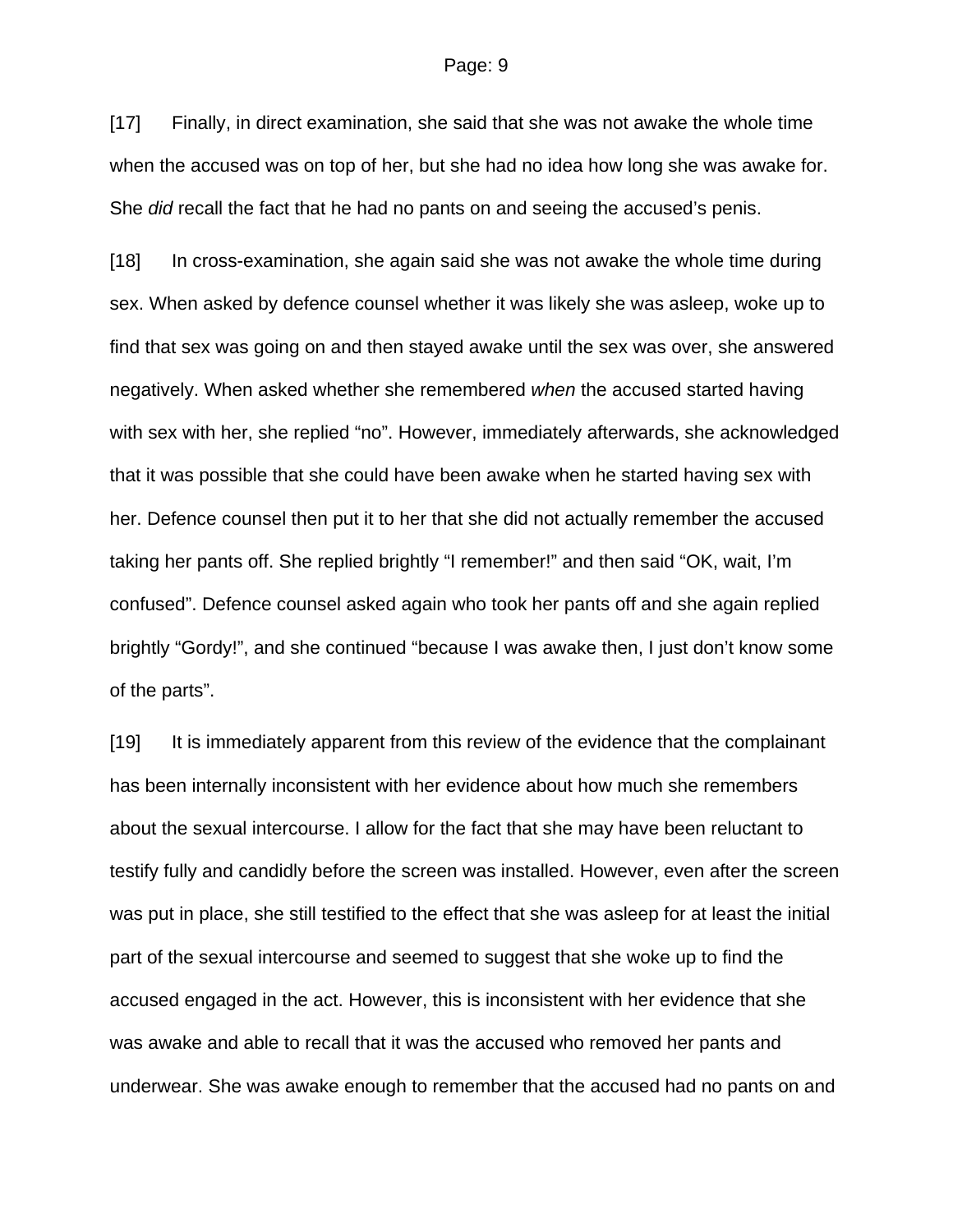she was able to see his penis. She allowed for the possibility that one of the reasons she knew the accused did not wear a condom was because she did not see him put one on. She was awake during the act because she recalled her position relative to the accused *and* his movements *and* the fact that he said that he was going to "come" in her *and* that she did not respond to that comment. She allowed that it was possible that she could have kissed the accused during the sexual intercourse. She recalled the accused stopped and got off of her and that the accused went to sleep. Given all that she *does* recall about the sexual intercourse, there isn't much room, if any, for any portion of the act which she has *not* described, due to her claim that she was asleep for part of the time. And finally, it becomes virtually impossible to accept her evidence that she did not remember when the accused *started* having sex with her, since she clearly recalled "Gordy" taking her pants and underwear off and seeing him naked from the waist down just prior to the intercourse. These inconsistencies again undermine my ability to accept her evidence generally, and in particular, that she did not consent to the sexual intercourse.

# **Whether the complainant talked to T.V.B. about leaving the apartment in the morning**

[20] The complainant was asked during cross-examination whether she talked to T.V.B. about leaving the accused's apartment in the late morning and she initially replied "yes". Yet, when further asked, only seconds later, how that conversation went, she immediately contradicted herself by saying "I don't remember talking to her about leaving". Again, this reflects adversely on her believability.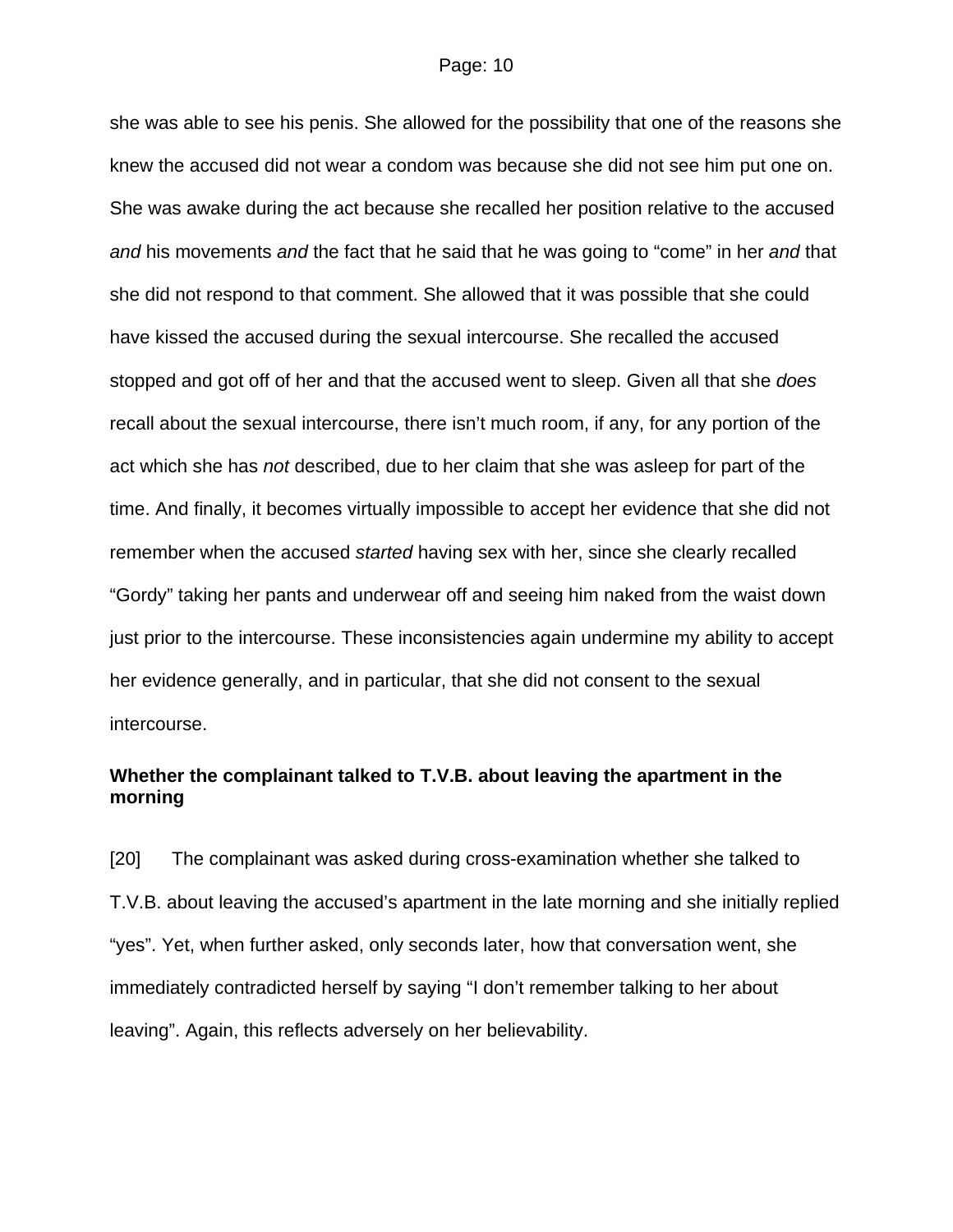# **The complainant's inconsistency about kissing S.**

[21] In cross-examination, the complainant was specifically asked whether S. tried to make a move on her and she replied "no, not at all". Later in cross-examination, she was again asked whether S. had ever tried to kiss her that evening and again she replied "no". This is inconsistent with the evidence of T.V.B. who saw the complainant standing up kissing S. that evening. I accept T.V.B.'s evidence on this point. While I find that the complainant was kissing S. at some point during the evening, I draw no inference whatsoever that this indicates she was more likely to have consented to the sexual intercourse with the accused. However, the external inconsistency between the complainant and T.V.B. is yet another reason why I found the complainant less believable overall.

#### **The toast**

[22] The complainant was specifically asked in cross-examination whether she ate any toast or bread and butter while she was visiting S.'s apartment. She said no she had not. However, T.V.B. recalled seeing the complainant on the couch in S.'s apartment eating toast and that she continued to eat the toast while she was assisted down the stairs to the accused's apartment. I accept T.V.B.'s evidence here. While this may seem like a small point on its own, it was not a point on which the complainant claimed to have no memory. Rather, she answered as if she clearly remembered that she did not eat any toast at S.'s apartment. Again, the external inconsistency with T.V.B.'s evidence tends to shake my ability to believe the complainant generally.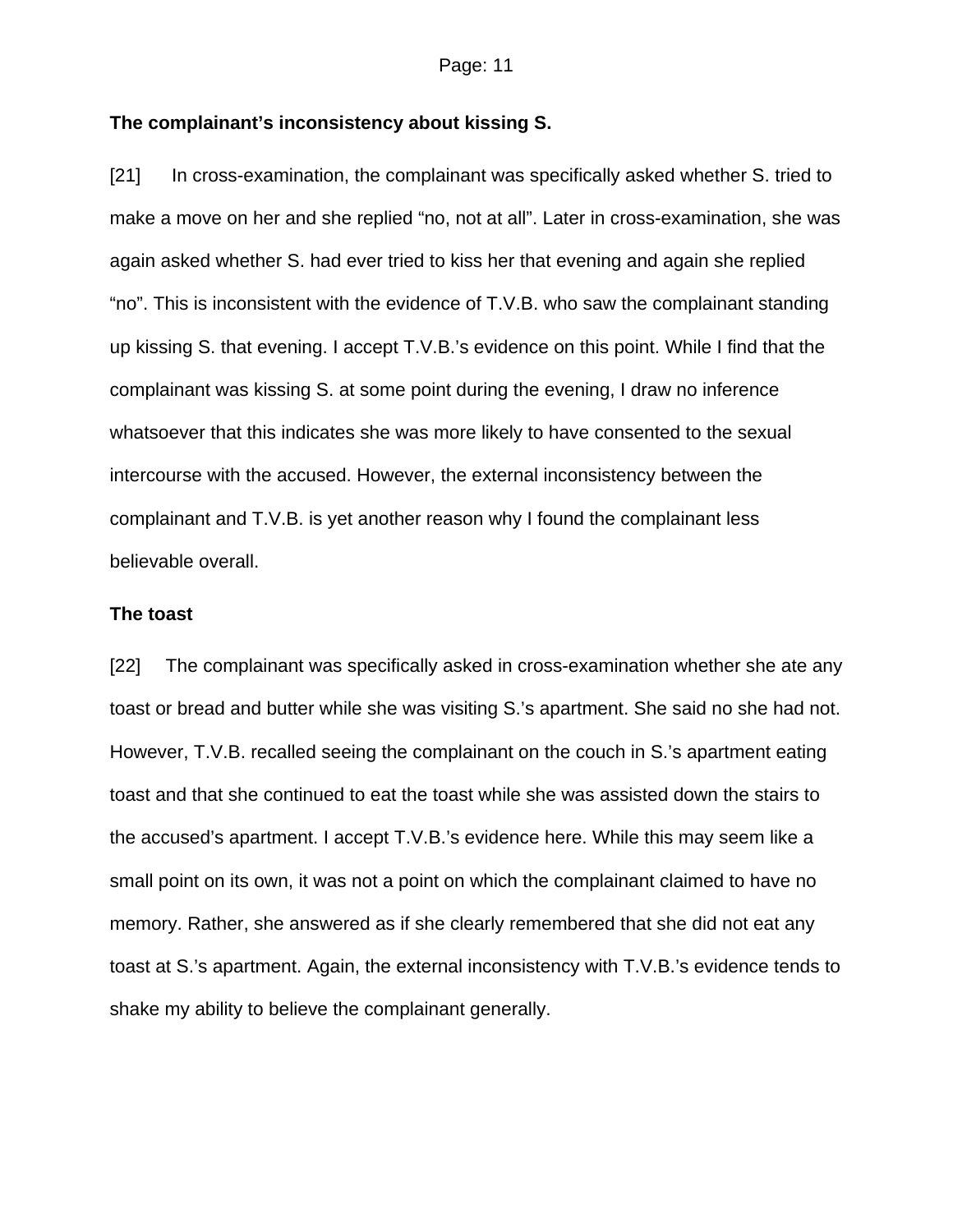# **The complainant's capacity to consent**

[23] Much of the complainant's testimony was about her state of intoxication, having consumed some beer, the pills and some marijuana. Clearly, she was affected by those substances. She was having trouble walking at one point and S. and the accused had to assist her from S.'s apartment down the stairs into the accused's apartment. However, there is also evidence that the complainant was still awake and eating toast at the time. Further, it would appear that T.V.B. consumed approximately the same amount of alcohol, pills and marijuana as the complainant. While I fully appreciate that two individuals will not necessarily react the same way to that combination of substances, there is no suggestion that T.V.B. was so intoxicated by these substances that she passed out at any point. She *did* say she was dizzy and paranoid earlier, and the following morning when she woke up and also awakened the complainant she said she was really sick and that she wanted to throw up and felt hung over. T.V.B. said the complainant was not hard to wake up and she simply shook her arm to do so. She said that although the complainant admitted to feeling sick and looking hung over, she was not staggering and she was talking fine. In fact, she agreed with the suggestion that D.L. was "perfectly fine" in the morning, with reference to her state of sobriety. This evidence suggests that the intoxicating effects of the combination of substances consumed earlier that night had dissipated to a significant extent.

[24] It is also important to remember that there is no clear evidence as to when the sexual intercourse took place. T.V.B. said that when she was in the bed with the accused and the complainant, the accused started trying to hug her so she got up and went into the living room to sit on the rocking chair. A couple minutes after leaving the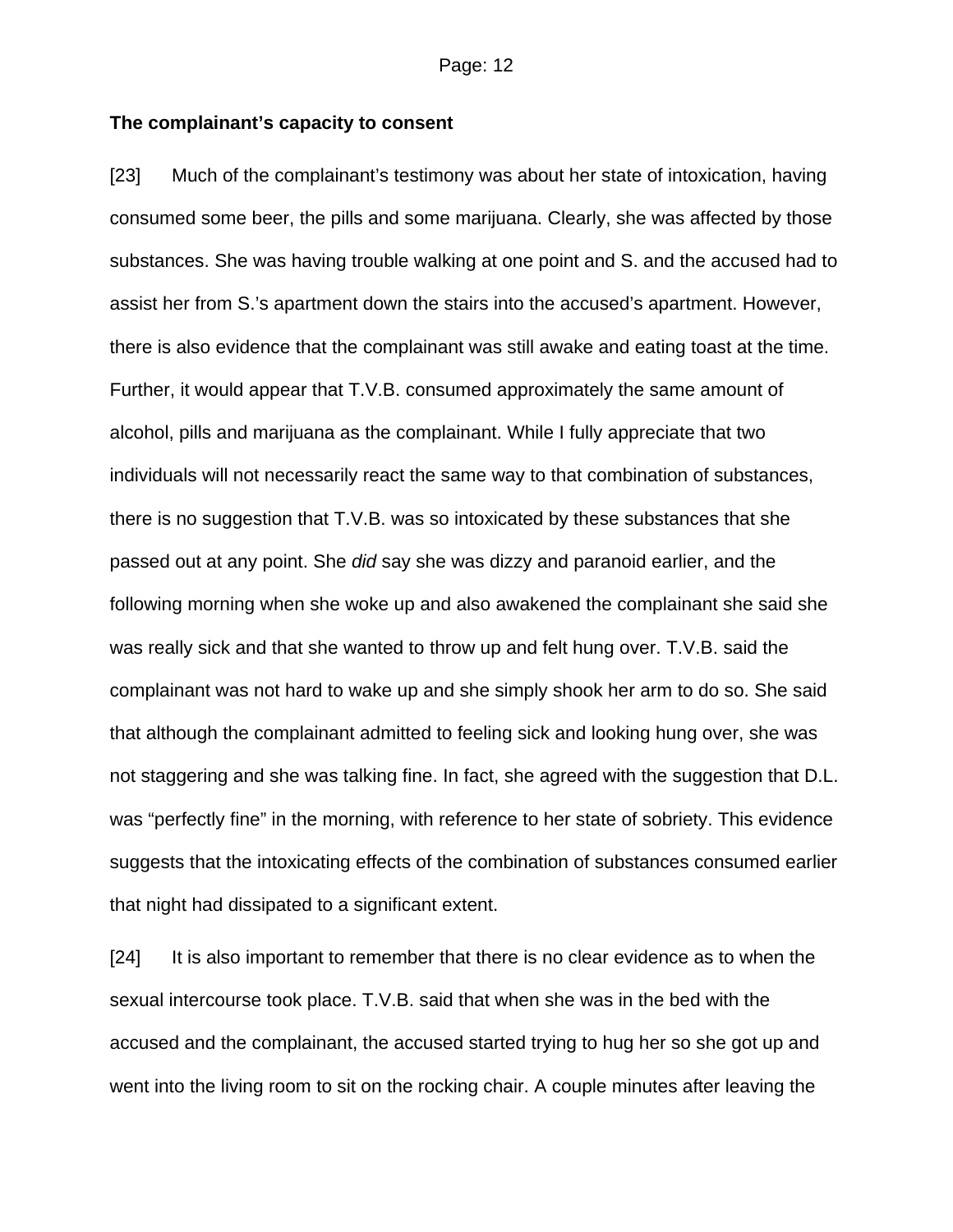bedroom, T.V.B. heard the complainant moaning. While that evidence may be consistent with the complainant being involved in sexual intercourse, it is hardly conclusive. It is also contrasted with the earlier evidence of the complainant in direct examination that she and the accused were in bed "just before" she left at 11:00 a.m. While it is impossible for me to find, on this uncertain evidence, when the intercourse took place, it is possible that the complainant was having sexual intercourse in the late morning shortly before she awoke for the third and last time, got dressed and left the apartment at 11:00 a.m. If so, it is also reasonable to infer that the intoxicating effects of the various substances consumed by the complainant that evening had significantly worn off by that point.

### **The complainant's fear**

[25] D.L. said in direct examination that the reason she did not say anything to the accused to indicate she did not want to have sex with him was because she was "too scared to". When asked what made her scared she replied "I don't know" but said that she was just scared to.

[26] Firstly, this professed fear is somewhat inconsistent with the complainant's earlier evidence as to what she was thinking during the sexual intercourse shortly after the accused said that he was going to come inside her. At that point she said that she "didn't know what to think".

[27] Secondly, this professed fear is inconsistent with the fact that she knew the accused well enough to continually refer to him as "Gordy" during her testimony. Also, she had been to the accused's apartment on a previous occasion in the fall of 2003 and had stayed the night there, without incident. On the evening of January  $30<sup>th</sup>$ , the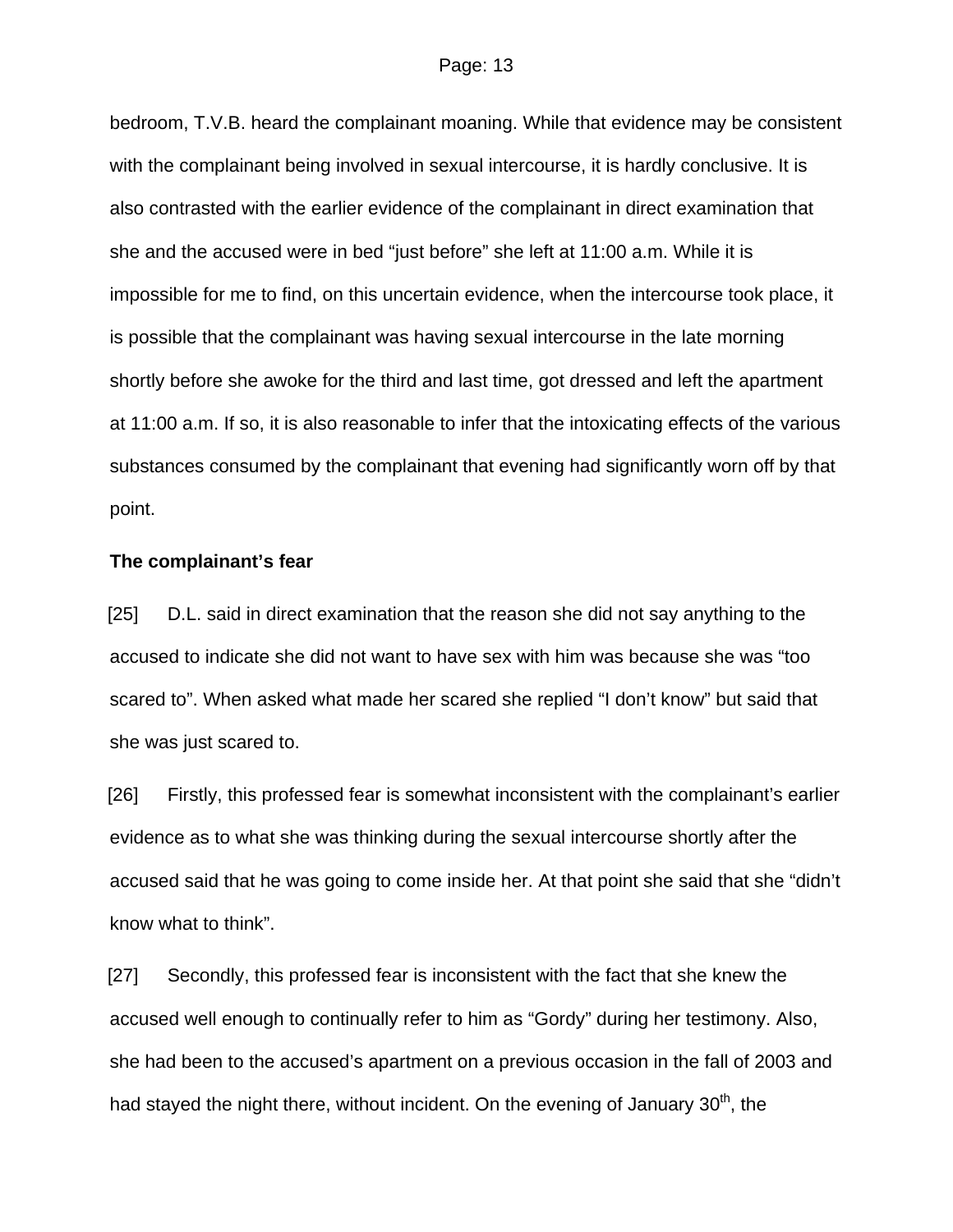complainant said that it was a combined decision of both her and T.V.B. to go to the accused's apartment that night to see about a possible ride home. Once they arrived at the apartment, the complainant herself phoned her uncle to let him know that she would not be requiring a ride home that evening. This is consistent with the complainant having made a decision that she was going to spend the night, just as she had done on the previous occasion.

[28] Lastly there is no evidence whatsoever of any actions or words by the accused or anyone else objectively supporting any fear by the complainant towards the accused.

[29] I agree entirely with the Crown's submission that it is a far cry from saying that the complainant wanted to have sex with the accused simply by showing up at his apartment that night and deciding to spend the night. However, the problem remains that, apart from her testimony that she was "too scared" to say to the accused that she did not want to proceed with or continue the sexual intercourse, there is no other evidence at all to indicate that the complainant had any reason to fear the accused.

#### **The conversation between D.L. and S.W.**

[30] The only witness called for the defence was S.W. and she acknowledged that she had been a friend of the complainant and had lived with her for a period at the Children's Receiving Home in Whitehorse. She said that she accompanied the complainant to the preliminary inquiry and was present as a support person during the complainant's testimony there. A couple weeks before the preliminary inquiry she said that she was having a cigarette with the complainant outside the Receiving Home and that they were talking about the accused. S.W. asked the complainant about what was going to happen in court and what happened on the night of January  $30<sup>th</sup>$ . S.W. testified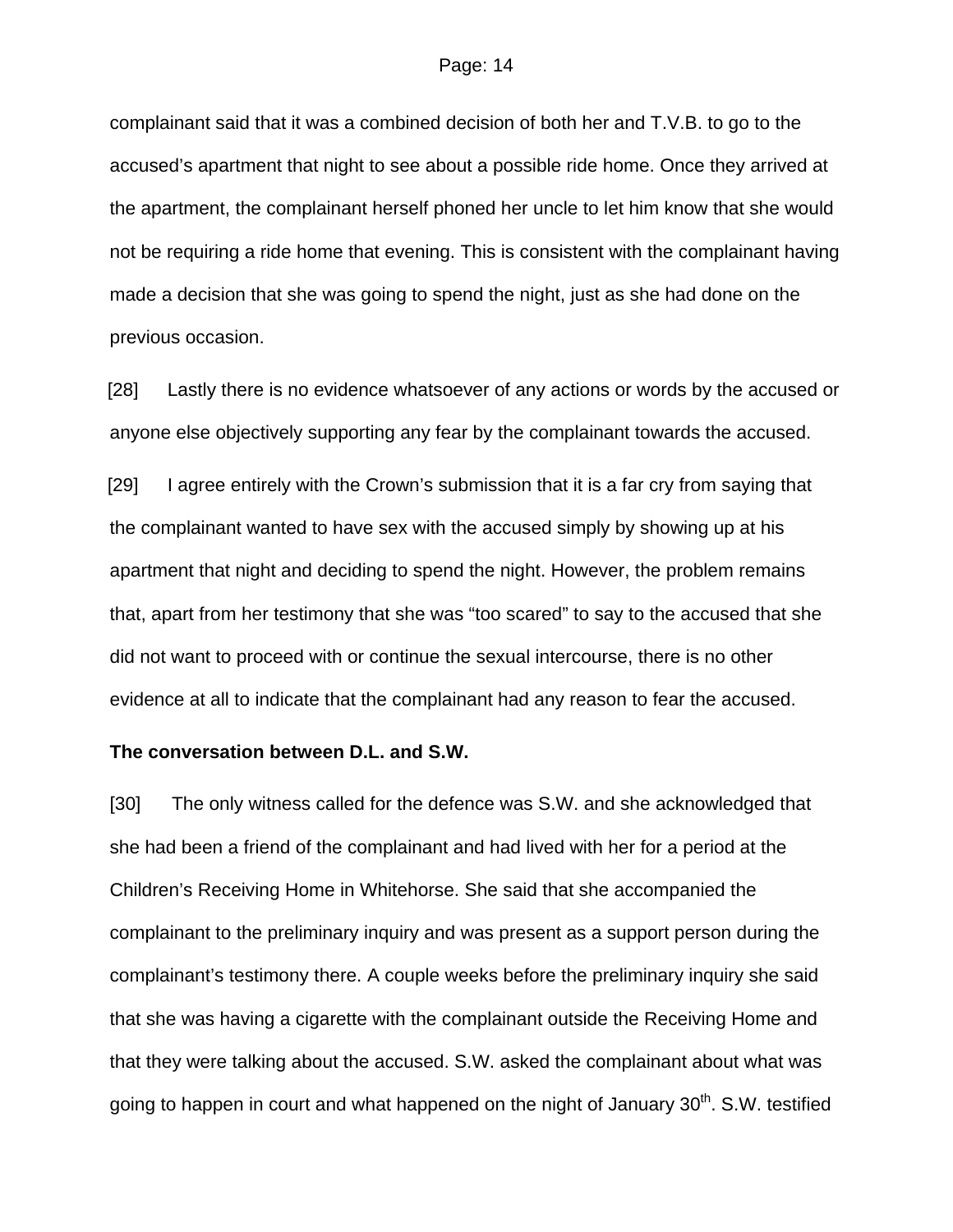that the complainant said to her that the accused did not rape her and that she "wanted to", which I infer to mean that she wanted to have sexual intercourse. S.W. testified that when S.W. asked the complainant why she was charging the accused, the complainant said she was being pressured by workers at the group home and that she was "not sure". The complainant said to S.W. that she knew she "wanted to" but she was messed up on pills that night. Again, I infer that the expression "wanted to", means that the complainant wanted to have sex with the accused.

[31] In cross-examination, S.W. said that she did not talk to anybody about what the complainant had told her until she talked to the accused about it while they were in jail together. She said she had this conversation with the accused in the presence of guards and other officials at the Whitehorse Correctional Centre. When asked again about the conversation with the complainant, she relayed that the complainant wasn't sure if she could call it rape or not because she was messed up on pills. Also, the complainant told S.W. that she "liked" the accused.

[32] S.W. also testified that she had a previous relationship with the accused, which ended about three years ago. They had a child from that relationship when S.W. was 15 years old. She confirmed that they continued to be friends on and off since then and that they periodically talk with each other. When asked by the Crown whether they are friends now, S.W. said "I wouldn't say that. No." She also said "I'm not exactly being supportive" with reference to the accused. That struck me as an odd comment at the time and it was not pursued in further cross-examination by Crown counsel. However, on further reflection, I believe it is fair to conclude that S.W.'s comment about not being supportive of the accused might have been ambiguous. On the one hand, it could be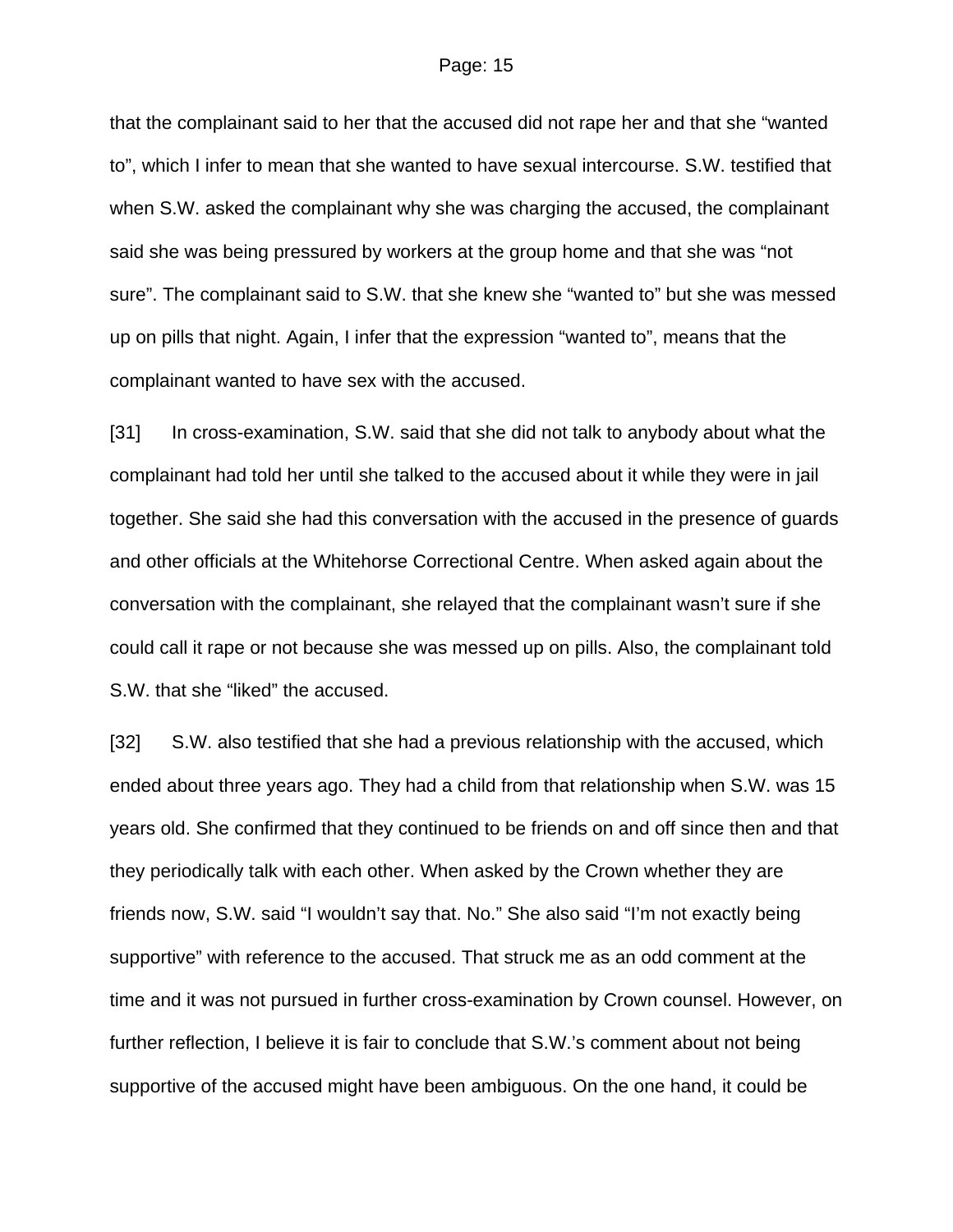said that her evidence about the complainant's disclosure to her could be *nothing but* supportive. On the other hand, it could simply have been her perception of the current state of affairs between her and the accused. I do not find that the statement causes me to reject her testimony. And, while there is a basis for the Crown to argue that S.W. was biased in favour of the accused, I did not detect that bias from my observation of her testimony.

[33] I accept S.W.'s evidence about the conversation she had with the complainant two weeks prior to the preliminary inquiry.

[34] Defence counsel cross-examined the complainant about this conversation on the assumption that the conversation had taken place while D.L. and S.W. were outside of the courtroom at the preliminary inquiry. At this point in the cross-examination, Crown counsel intervened suggesting that defence counsel should put the actual conversation to the complainant in order to satisfy the rule in *Browne* v. *Dunn* (1893), 6 R. 67 (H.L.), a decision of the House of Lords, which states that if the cross-examiner intends to subsequently impeach the credibility of a witness by means of other evidence, he or she must confront the witness with that evidence under cross-examination and give the witness an opportunity to respond. However, the rule is not absolute, and the extent and manner of its application is to be determined by the trial judge in all circumstances of the case. In this case, after the intervention by the Crown there was some discussion between the Court and counsel about the issue. When defence counsel resumed questioning he specifically asked the complainant whether she told S.W. that the accused did not sexually assault her, that is, the complainant, and that the accused should not be in court. The complainant replied "no" to both parts of that question. Given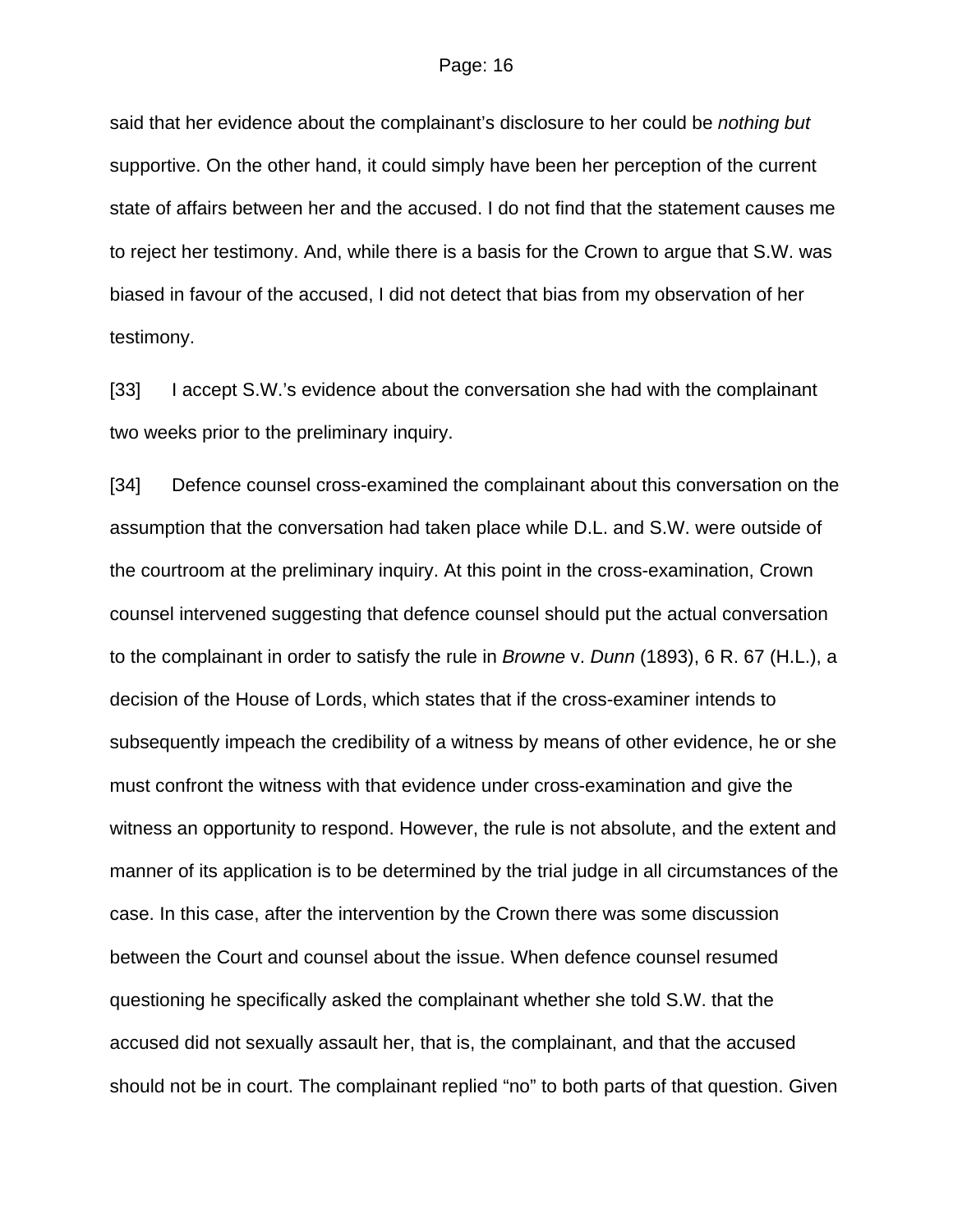that the complainant had had such a conversation only two weeks prior to the preliminary inquiry, I conclude that she was not misled by defence counsel mistakenly placing the conversation at the time of the preliminary inquiry. Clearly, the complainant knew that her credibility was under attack and she had an opportunity to address the issue in her answer to defence counsel's question. The inconsistency between the complainant and S.W. on this point significantly undermines her credibility.

#### **No evidence motion on Count 3**

[35] Counsel for the accused applied at the end of the defence case to have Count 3 dismissed for lack of evidence. He referred to his application as a "no evidence" motion. Crown counsel referred to it as a "nonsuit" application. At the time, I questioned whether this application should have been made at the close of the Crown's case and before the defence elected to call evidence. Upon further review, it appears that the term "nonsuit" has more recently been used interchangeably with the term "motion for a directed verdict" and a "no evidence" motion. However, such a motion is normally made at the close of the Crown's case and before the accused is put to his or her election as to whether to call evidence.

[36] In any event, I have treated the application as part of the defence submission upon the close of the case and I will rule on it as part of my reasons for judgment.

[37] Count 3 alleges that the accused administered or distributed a substance "held out by him to be … Valium …", contrary to section 5(2) of the *Controlled Drugs and Substances Act*. In short, there is no evidence that the accused did so and to the extent that there is any evidence at all about the accused offering Valium to anyone on January 30, 2004, the evidence clearly falls short of proof beyond a reasonable doubt.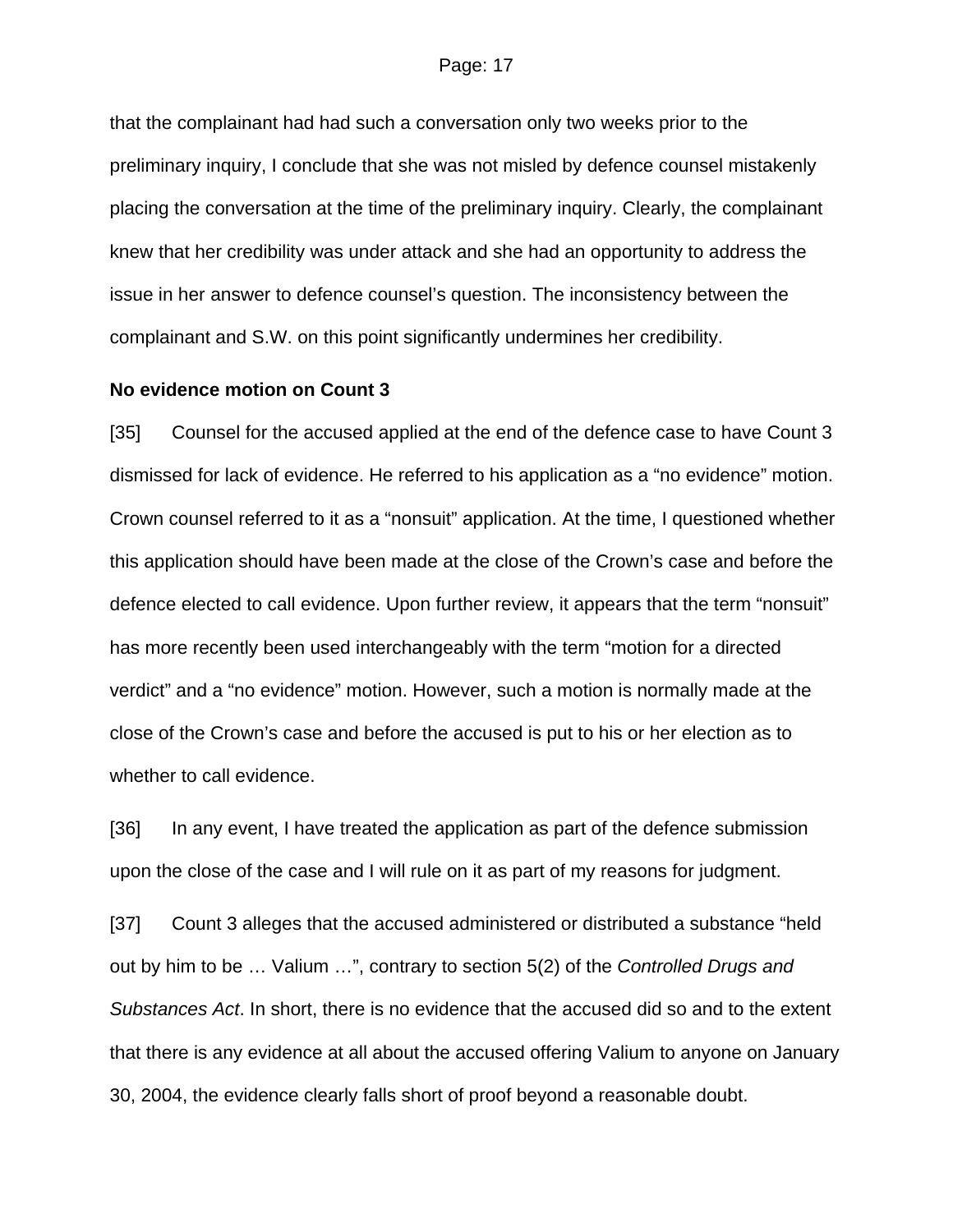[38] D.L.'s evidence was that on a previous occasion in November 2003, the accused had offered pills to her and T.V.B. On January 30, 2004, D.L. said the accused got some pills out but he only said something about one of them, that is "it was a hangover pill and that it would get us high". The other pill was a Tylenol 3. She took them both. The accused also gave pills to T.V.B., but D.L. did not know what those pills were. Later, when the accused was out of the apartment, D.L. took another two Tylenol 3 pills from the cupboard above the stove, swallowed one and gave the other to T.V.B. Earlier in her testimony, D.L. said that when she took the pills out of the cupboard above the stove, one was Valium, but she did not remember what it looked like. When asked how she knew it was Valium, she said she had seen the pill before but no one had told her it was Valium. The pill she thought was Valium was not the hangover pill.

[39] T.V.B. said the accused gave pills to her and D.L., one was blue, round and small with some writing on it. One was yellow in the shape of a school bus stop sign with five sides. Two were Tylenol 3, which the accused had given to T.V.B. before during the visit in November 2003. As for the pills given to the young women on January 30, 2004, T.V.B. testified that the accused said, "they would cure a hangover", but T.V.B. did not know which one he was referring to. Later, T.V.B. confirmed that D.L. took another two Tylenol 3 from the cupboard, which she shared with T.V.B., each taking one. Then, inconsistently, T.V.B. described the pills given by the accused to D.L. and said that she did not know the shapes and colours of those pills.

[40] Crown witness, B.G., said that the accused had given him three Valium pills during the evening of January 30, 2004, which B.G. described as "round, blue and very small". B.G. recognized these pills because he had previously been prescribed Valium.